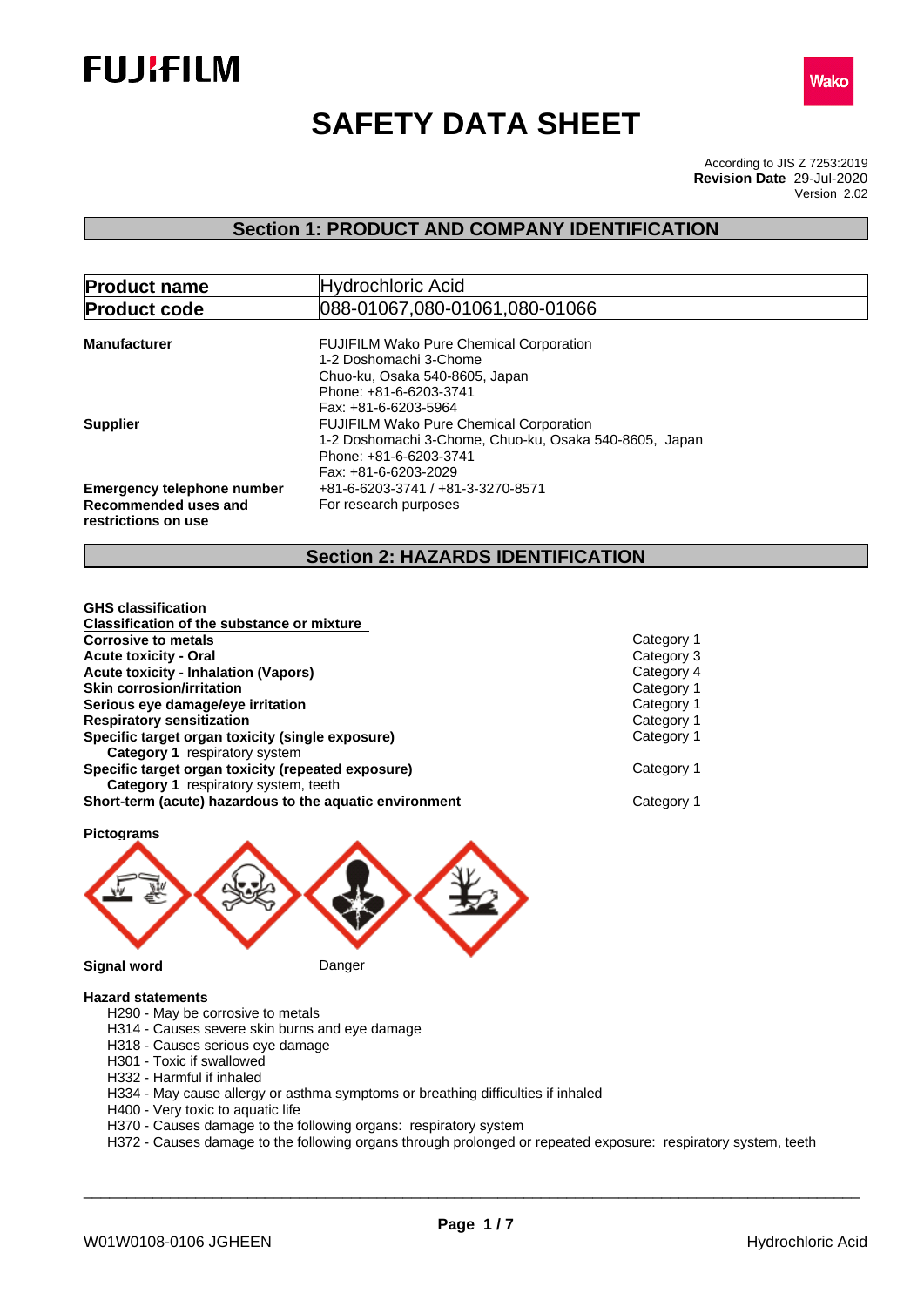### **Precautionary statements-(Prevention)**

- Wash face, hands and any exposed skin thoroughly after handling
- Do not eat, drink or smoke when using this product
- Use only outdoors or in a well-ventilated area
- Do not breathe dust/fume/gas/mist/vapors/spray
- Wear protective gloves/protective clothing/eye protection/face protection
- In case of inadequate ventilation wear respiratory protection
- Avoid release to the environment
- Keep only in original container

### **Precautionary statements-(Response)**

• IF IN EYES: Rinse cautiously with water for several minutes. Remove contact lenses, if present and easy to do. Continue rinsing.

- Immediately call a POISON CENTER or doctor/physician
- IF ON SKIN (or hair): Remove/Take off immediately all contaminated clothing. Rinse skin with water/shower.
- Wash contaminated clothing before reuse.
- IF INHALED: Remove victim to fresh air and keep at rest in a position comfortable for breathing.
- Call a POISON CENTER or doctor/physician if you feel unwell.
- IF SWALLOWED: Immediately call a POISON CENTER or doctor/physician
- Rinse mouth.
- Do NOT induce vomiting.
- Collect spillage
- Absorb spillage to prevent material damage
- **Precautionary statements-(Storage)**
	- Store locked up.

• Store in corrosive resistant/container with a resistant inner liner

- **Precautionary statements-(Disposal)**
	- Dispose of contents/container to an approved waste disposal plant

#### **Others Other hazards** Not available

## **Section 3: COMPOSITION/INFORMATION ON INGREDIENTS**

**Single Substance or Mixture** Mixture

| <b>Chemical Name</b> | Weight-%                               | <b>Molecular weight</b> | <b>ENCS</b>                    | <b>ISHL No.</b> | <b>CAS RN</b>         |
|----------------------|----------------------------------------|-------------------------|--------------------------------|-----------------|-----------------------|
| Water                | $\sim$ $\sim$<br>rn.<br>− ხ5.⊾<br>οა.∪ | 18.02                   | N/A                            | N/A             | 7722.40E<br>כ-סו−∠כ ֿ |
| Hydrochloric Acid    | $\sim$ $\sim$<br>35.0<br>ى. ، ر        | 36.46                   | 24E<br>$\lambda$<br>.<br>ں ہے۔ | $\rightarrow$ 2 | 7647-01-0             |

**Impurities and/or Additives:** Not applicable

## **Section 4: FIRST AID MEASURES**

### **Inhalation**

Remove to fresh air. If symptoms persist, call a physician.

## **Skin contact**

Wash off immediately with soap and plenty of water. If symptoms persist, calla physician.

### **Eye contact**

IF IN EYES: Rinse cautiously with water for several minutes. Remove contact lenses, if present and easy to do. Continue rinsing. Immediate medical attention is required.

### **Ingestion**

Rinse mouth. Never give anything by mouth to an unconscious person. Call a physician or poison control center immediately. Do not induce vomiting without medical advice.

### **Protection of first-aiders**

Use personal protective equipment as required.

## **Section 5: FIRE FIGHTING MEASURES**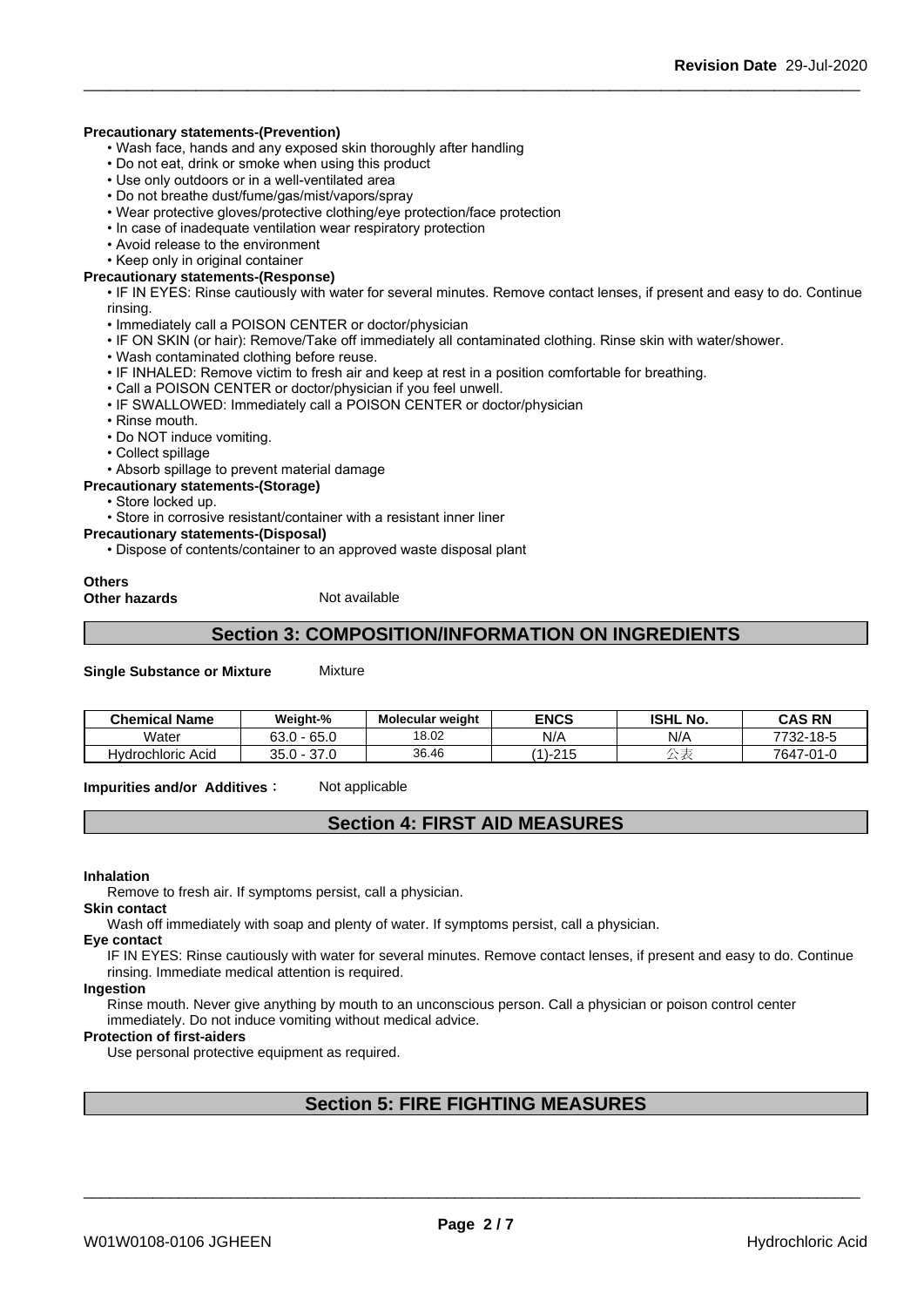#### **Suitable extinguishing media**

Use extinguishing measures that are appropriate to local circumstances and the surrounding environment **Unsuitable extinguishing media**

## No information available

### **Specific hazards arising from the chemical product**

Thermal decomposition can lead to release of irritating and toxic gases and vapors.

**Special extinguishing method**

## No information available

## **Special protective actions for**

### **fire-fighters**

Use personal protective equipment as required.Firefighters should wear self-contained breathing apparatus and full firefighting turnout gear.

## **Section 6: ACCIDENTAL RELEASE MEASURES**

### **Personal precautions, protective equipment and emergency procedures**

For indoor, provide adequate ventilation process until the end of working. Deny unnecessary entry other than the people involved by, for example, using a rope. While working, wear appropriate protective equipments to avoid adhering it on skin, or inhaling the gas. Work from windward, and retract the people downwind.

#### **Environmental precautions**

To be careful not discharged to the environment without being properly handled waste water contaminated.

**Methods and materials for contaminent and methods and materials for cleaning up**

Absorb dry sand, earth, sawdust and the waste. Collect empty container that can be sealed.

### **Recoverly, neutralization**

No information available

### **Secondary disaster prevention measures**

Clean contaminated objects and areas thoroughly observing environmental regulations.

## **Section 7: HANDLING AND STORAGE**

### **Handling**

#### **Technical measures**

Avoid contact with alkaline substances. Use with local exhaust ventilation.

#### **Precautions**

Do not rough handling containers, such as upsetting, falling, giving a shock, and dragging. Prevent leakage, overflow, and scattering. Not to generate steam and dust in vain. Seal the container after use. After handling, wash hands and face, and then gargle. In places other than those specified, should not be smoking or eating and drinking. Should not be brought contaminated protective equipment and gloves to rest stops. Deny unnecessary entry of non-emergency personnel to the handling area.

### **Safety handling precautions**

Use personal protective equipment as required.Avoid contact with skin, eyes or clothing.

#### **Storage**

### **Safe storage conditions**

**Storage conditions** Keep container protect from light, store in well-ventilated place at room temperature (preferably cool). Keep container tightly closed. Store locked up. **Safe packaging material Glass, Polyethylene Incompatible substances** Metals, Bases

\_\_\_\_\_\_\_\_\_\_\_\_\_\_\_\_\_\_\_\_\_\_\_\_\_\_\_\_\_\_\_\_\_\_\_\_\_\_\_\_\_\_\_\_\_\_\_\_\_\_\_\_\_\_\_\_\_\_\_\_\_\_\_\_\_\_\_\_\_\_\_\_\_\_\_\_\_\_\_\_\_\_\_\_\_\_\_\_\_\_

## **Section 8: EXPOSURE CONTROLS/PERSONAL PROTECTION**

### **Engineering controls**

In case of indoor workplace, seal the source or use a local exhaust system. Provide the safety shower facility, and handand eye-wash facility. And display their position clearly.

#### **Exposure limits**

| <b>Chemical Name</b> | <b>JSOH (Japan)</b>     | <b>ISHL</b><br>(Japan) | <b>ACGIH</b>          |
|----------------------|-------------------------|------------------------|-----------------------|
| Hydrochloric Acid    | $5$ ppm $(7.5$ mg/m $3$ | N/A                    | Ceiling: 2 ppm<br>. . |
| 7647-01-0            |                         |                        |                       |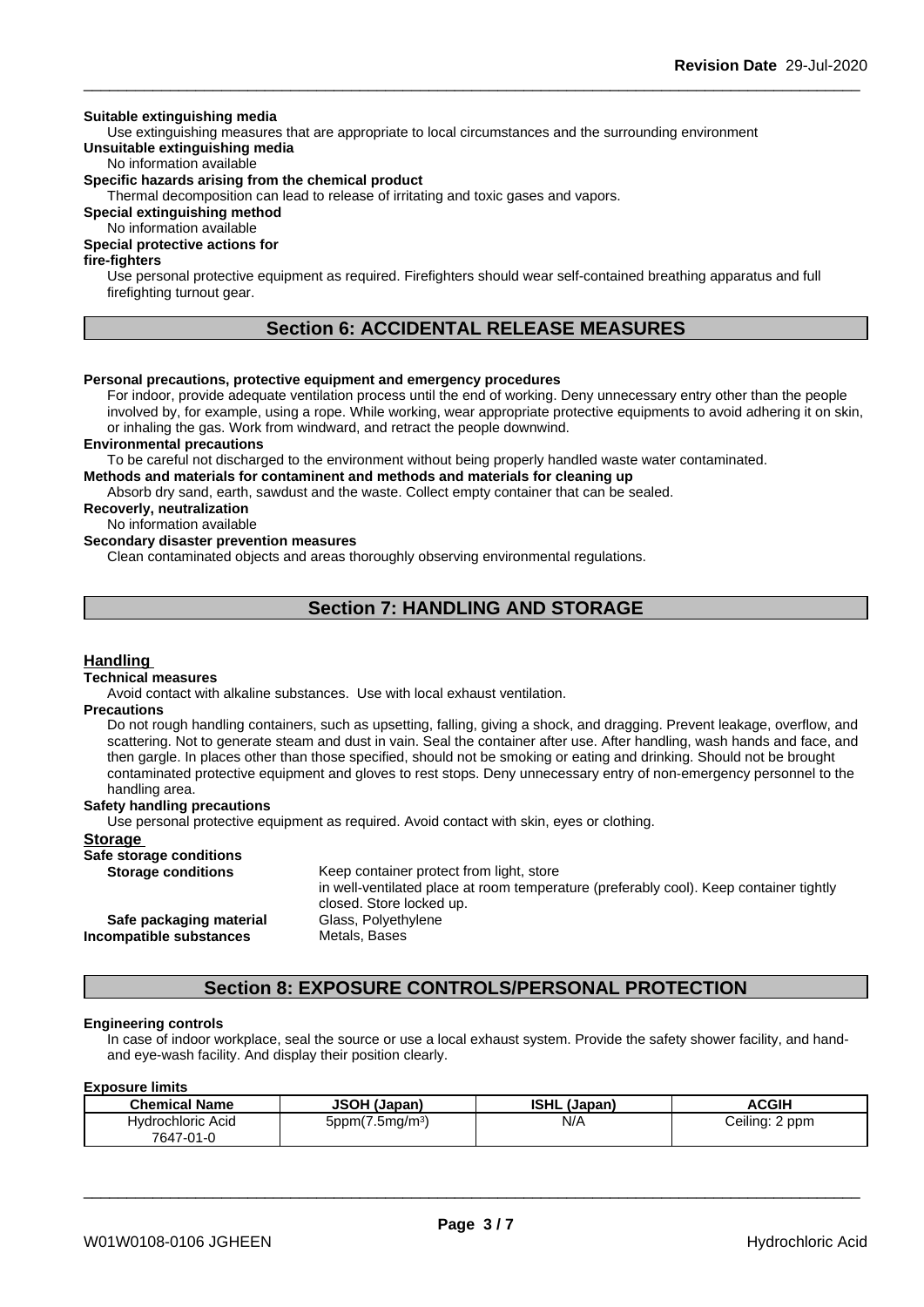**Personal protective equipment Respiratory protection** Gas mask for acidic gas **Hand protection**<br> **Eve protection**<br> **Eve protection**<br> **Eve protection**<br> **Eve protection** Skin and body protection **General hygiene considerations**

protective eyeglasses or chemical safety goggles<br>Long-sleeved work clothes

Handle in accordance with good industrial hygiene and safety practice.

## **Section 9: PHYSICAL AND CHEMICAL PROPERTIES**

**Form Color** colorless **Color** colorless **Color** colorless **Color** colorless **Color Color Color Color Color Color Color Color Color Color Color Color Color Color Color Color Color Color Color Turbidity Clear Appearance** liquid **Odor** Pungent odor<br> **Melting point/freezing point** example that the set of the Pungent odor<br>
Pungent odor A46 °C **Melting point/freezing point** -46 °C **Boiling point, initial boiling point and boiling range Flammability** No data available **Evaporation rate:** No data available **Flammability (solid, gas):** No data available **Upper/lower flammability or explosive limits Upper**: No data available **Lower**: No data available **Flash point**<br> **Auto-ignition temperature:**<br> **Auto-ignition temperature:**<br> **Auto-ignition temperature: Auto-ignition temperature:**<br> **Decomposition temperature:** No data available **Decomposition temperature:**<br>pH **Viscosity (coefficient of viscosity)** No data available **Dynamic viscosity**<br> **Solubilities**<br> **Solubilities**<br> **Solubilities n-Octanol/water partition coefficient:(log Pow)** 0.25 **Vapour pressure** No data available **Specific Gravity / Relative density** 1.18 g/mL **Vapour density** 1.3 **Particle characteristics** No data available

strongly acidic water, Ethanol : miscible .<br>0.25

## **Section 10: STABILITY AND REACTIVITY**

### **Stability**

**Reactivity** No data available **Chemical stability** May be altered by light. **Hazardous reactions** None under normal processing **Conditions to avoid** Extremes of temperature and direct sunlight **Incompatible materials** Metals, Bases **Hazardous decomposition products** Hydrogen chloride (HCl) gas

## **Section 11: TOXICOLOGICAL INFORMATION**

### **Acute toxicity**

| <b>Chemical Name</b> | Oral LD50                    | Dermal LD50          | <b>Inhalation LC50</b>                                         |
|----------------------|------------------------------|----------------------|----------------------------------------------------------------|
| Hydrochloric Acid    | 238 mg/kg (rat)              | >5010 mg/kg (rabbit) | 1411 ppm $(rat)$ 4h                                            |
|                      |                              |                      |                                                                |
| <b>Chemical Name</b> | Acute toxicity -oral- source |                      | Acute toxicity -dermal- source Acute toxicity -inhalation gas- |
|                      | information                  | information          | source information                                             |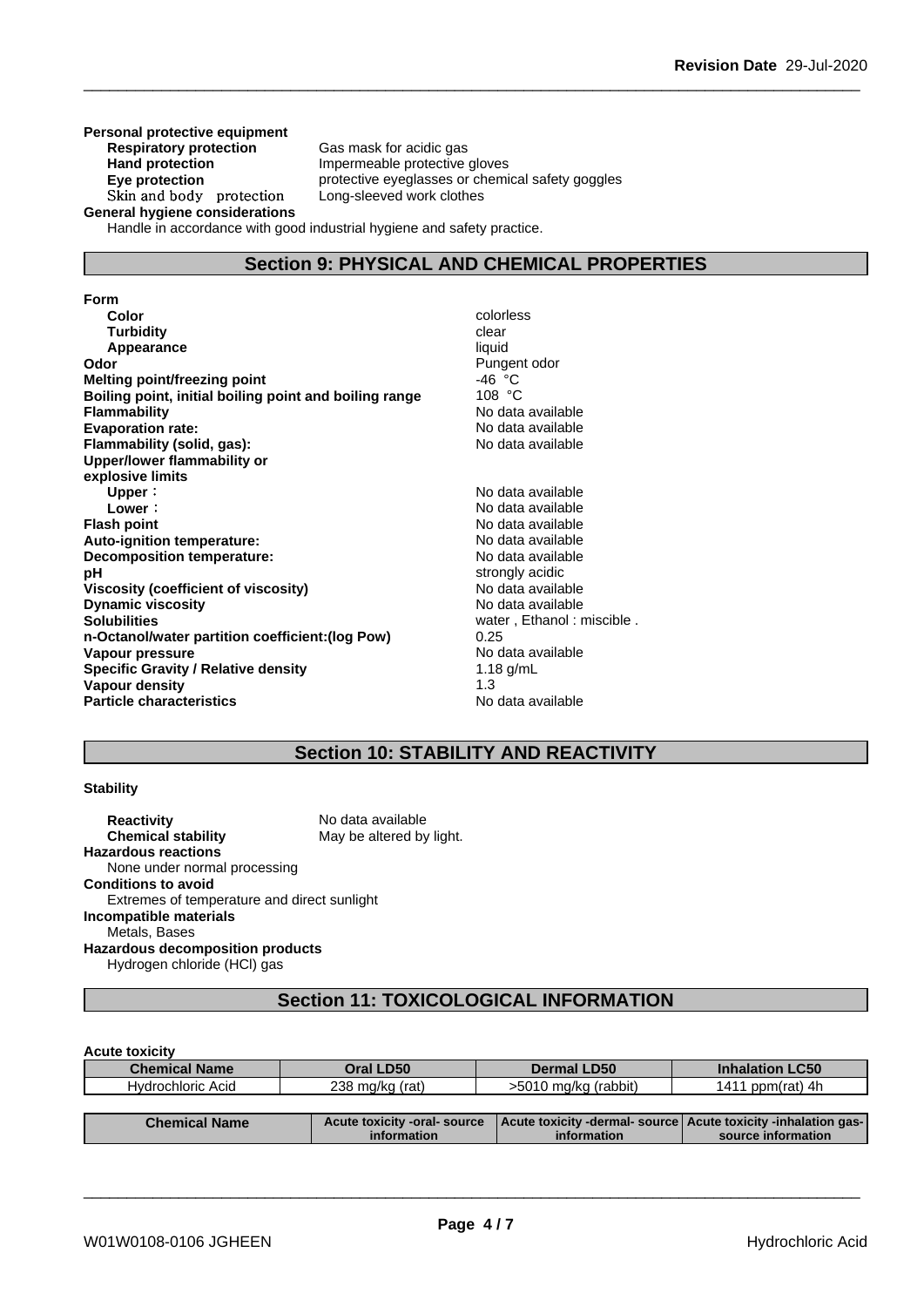| <b>ALCOHOL: NUMBER</b> | Access to contain the bolight on |                          | الفصاحب ويجافعا وماميل ويفاوضه والمتحدد فالفصياء ويجافعا والماميل ويفاوتهم فاستوق المستور |
|------------------------|----------------------------------|--------------------------|-------------------------------------------------------------------------------------------|
|                        |                                  |                          |                                                                                           |
|                        | classification results.          | Iclassification results. | Iclassification results.                                                                  |
| Hydrochloric Acid      | Based on the NITE GHS            | Based on the NITE GHS    | Based on the NITE GHS                                                                     |

| <b>Chemical Name</b> | <b>Acute toxicity -inhalation</b> |                          | Acute toxicity -inhalation dust-Acute toxicity -inhalation mist- |  |
|----------------------|-----------------------------------|--------------------------|------------------------------------------------------------------|--|
|                      | vapor-source information          | source information       | source information                                               |  |
| Hydrochloric Acid    | Based on the NITE GHS             | Based on the NITE GHS    | Based on the NITE GHS                                            |  |
|                      | Iclassification results.          | Iclassification results. | Classification results.                                          |  |

## **Skin irritation/corrosion**

| Skin corrosion/irritation source information         |
|------------------------------------------------------|
| Based on the NITE GHS classification results.        |
|                                                      |
| Serious eye damage/irritation source information     |
| Based on the NITE GHS classification results.        |
|                                                      |
| Respiratory or Skin sensitization source information |
| Based on the NITE GHS classification results.        |
|                                                      |
| germ cell mutagencity source information             |
| Based on the NITE GHS classification results.        |
|                                                      |
| <b>Carcinogenicity source information</b>            |
| Based on the NITE GHS classification results.        |
|                                                      |

| <b>Chemical Name</b>          | <b>NTP</b> | <b>IARC</b>                                   | <b>ACGIH</b>                                  | <b>JSOH (Japan)</b> |  |
|-------------------------------|------------|-----------------------------------------------|-----------------------------------------------|---------------------|--|
| Hydrochloric Acid             | N/A        | Group 1                                       | N/A                                           | N/A                 |  |
| 7647-01-0                     |            | Group 3                                       |                                               |                     |  |
| <b>Reproductive toxicity</b>  |            |                                               |                                               |                     |  |
| <b>Chemical Name</b>          |            |                                               | Reproductive toxicity source information      |                     |  |
| Hydrochloric Acid             |            | Based on the NITE GHS classification results. |                                               |                     |  |
| <b>STOT-single exposure</b>   |            |                                               |                                               |                     |  |
| <b>Chemical Name</b>          |            |                                               | STOT-single exposure- source information      |                     |  |
| Hydrochloric Acid             |            |                                               | Based on the NITE GHS classification results. |                     |  |
| <b>STOT-repeated exposure</b> |            |                                               |                                               |                     |  |
| <b>Chemical Name</b>          |            |                                               | STOT-repeated exposure- source information    |                     |  |
| Hydrochloric Acid             |            | Based on the NITE GHS classification results. |                                               |                     |  |
| <b>Aspiration hazard</b>      |            |                                               |                                               |                     |  |
| <b>Chemical Name</b>          |            |                                               | <b>Aspiration Hazard source information</b>   |                     |  |
| <b>Hydrochloric Acid</b>      |            | Based on the NITE GHS classification results. |                                               |                     |  |

## **Section 12: ECOLOGICAL INFORMATION**

## **Ecotoxicity**

| <b>Chemical Name</b>     | Algae/aguatic plants | <b>Fish</b> | Crustacea                                                                |
|--------------------------|----------------------|-------------|--------------------------------------------------------------------------|
| <b>Hydrochloric Acid</b> | N/A                  | N/A         | $T$ $C$ $F$ $O$ $\cdot$ $D$ $\sim$<br>.<br>: نەب <i>ر.Daphinia magna</i> |
|                          |                      |             | $0.492$ mg/L<br>48h                                                      |

### **Other data**

| <b>Chemical Name</b> | Short-term (acute) hazardous to the  | Long-term (chronic) hazardous to the                                          |
|----------------------|--------------------------------------|-------------------------------------------------------------------------------|
|                      |                                      | aquatic environment source information aquatic environment source information |
| Hvdrochloric Acid    | Based on the NITE GHS classification | Based on the NITE GHS classification                                          |
|                      | lresults.                            | results.                                                                      |

| Persistence and degradability    | No information available |
|----------------------------------|--------------------------|
| <b>Bioaccumulative potential</b> | No information available |
| <b>Mobility in soil</b>          | No information available |
| Hazard to the ozone layer        | No information available |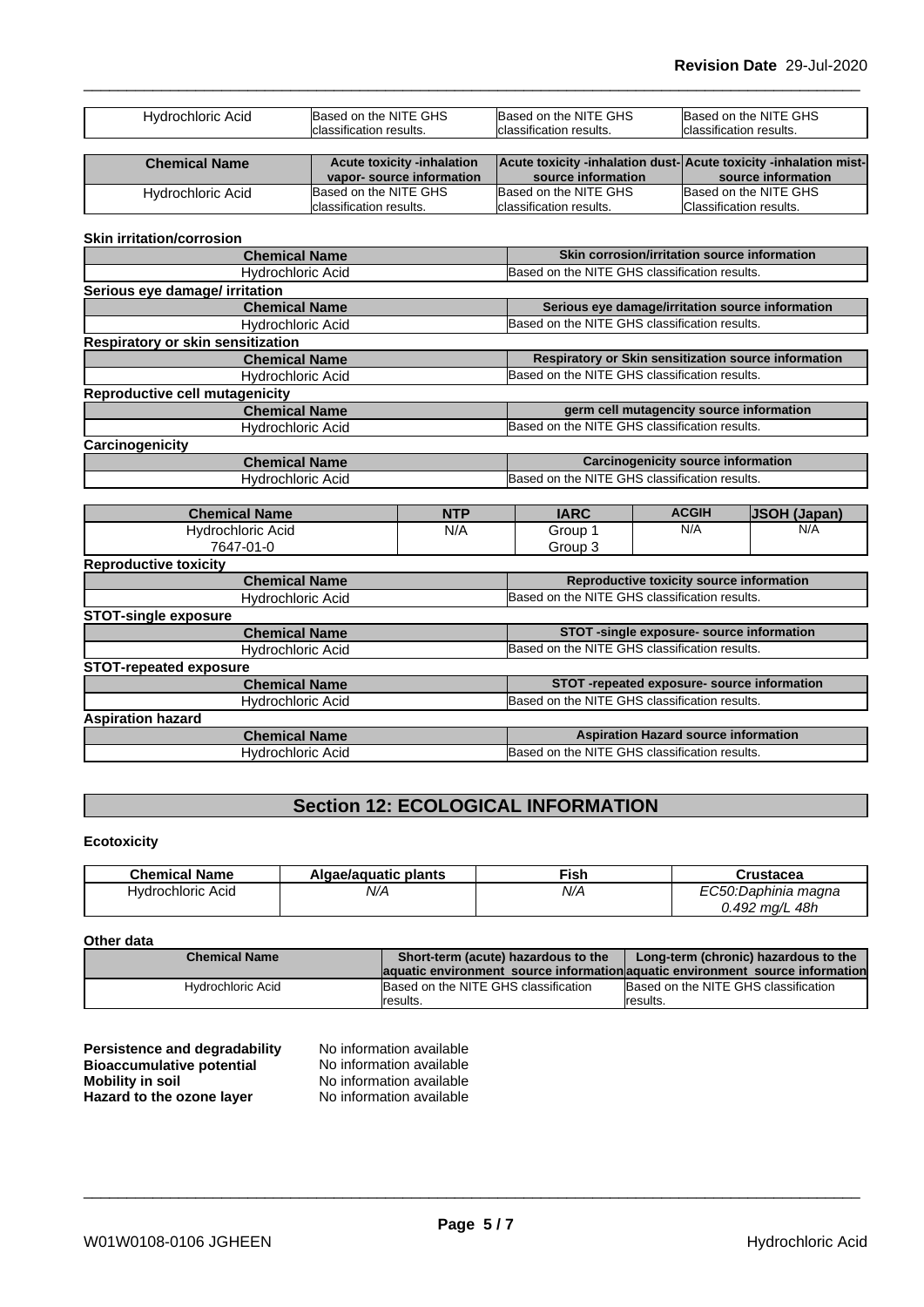## **Section 13: DISPOSAL CONSIDERATIONS**

#### **Waste from residues**

Disposal should be in accordance with applicable regional, national and local laws and regulations. **Contaminated container and contaminated packaging**

Disposal should be in accordance with applicable regional, national and local laws and regulations.

## **Section 14: TRANSPORT INFORMATION**

| <b>ADR/RID</b>                                                 |                   |
|----------------------------------------------------------------|-------------------|
| <b>UN number</b>                                               | UN1789            |
| Proper shipping name:                                          | hydrochloric acid |
| <b>UN classfication</b>                                        | 8                 |
| <b>Subsidiary hazard class</b>                                 |                   |
| Packing group                                                  | Ш                 |
| <b>Marine pollutant</b>                                        | Yes               |
| <b>IMDG</b>                                                    |                   |
| UN number                                                      | <b>UN1789</b>     |
| Proper shipping name:                                          | hydrochloric acid |
| <b>UN classfication</b>                                        | 8                 |
| <b>Subsidiary hazard class</b>                                 |                   |
| Packing group                                                  | Ш                 |
| <b>Marine pollutant (Sea)</b>                                  | Yes               |
| <b>Transport in bulk according to</b> No information available |                   |
| Annex II of MARPOL 73/78 and                                   |                   |
| the <b>IBC</b> Code                                            |                   |
| <b>IATA</b>                                                    |                   |
| <b>UN number</b>                                               | <b>UN1789</b>     |
| Proper shipping name:                                          | hydrochloric acid |
| <b>UN classfication</b>                                        | 8                 |
| <b>Subsidiary hazard class</b>                                 |                   |
| Packing group                                                  | Ш                 |
| <b>Environmentally Hazardous</b>                               | Yes               |
| <b>Substance</b>                                               |                   |

## **Section 15: REGULATORY INFORMATION**

| <b>International Inventories</b><br><b>EINECS/ELINCS</b>                                                              |                                                                                                                                                                                                 |
|-----------------------------------------------------------------------------------------------------------------------|-------------------------------------------------------------------------------------------------------------------------------------------------------------------------------------------------|
| <b>TSCA</b>                                                                                                           |                                                                                                                                                                                                 |
|                                                                                                                       |                                                                                                                                                                                                 |
| Japanese regulations                                                                                                  |                                                                                                                                                                                                 |
| <b>Fire Service Act</b>                                                                                               | Firefighting Inhibitor                                                                                                                                                                          |
| <b>Poisonous and Deleterious</b>                                                                                      | Deleterious Substances 2nd. Grade                                                                                                                                                               |
| <b>Substances Control Law</b>                                                                                         |                                                                                                                                                                                                 |
|                                                                                                                       | Industrial Safety and Health Act Group 3 Specified Chemical Substance, (Ordinance on Prevention of Hazards Due to<br>Specified Chemical Substances Art.2 Para.1, Item 6)                        |
|                                                                                                                       | Notifiable Substances (Law Art.57-2, Enforcement Oder Art.18-2 Attached Table<br>No.9)No.98                                                                                                     |
|                                                                                                                       | Corrosive Liquids (Ordinance on Industrial Safety and Health Law Art. 326)<br>Harmful Substances Whose Names Are to be Indicated on the Label (Law Art.57,<br>Para.1, Enforcement Order Art.18) |
| <b>Regulations for the carriage</b>                                                                                   | Corrosive Substances (Ordinance Art.3, Ministry of Transportation Ordinance Regarding                                                                                                           |
| and storage of dangerous<br>goods in ship                                                                             | Transport by Ship and Storage, Attached Table 1)                                                                                                                                                |
| <b>Civil Aeronautics Law</b>                                                                                          | Corrosive Substances (Ordinance Art.194, MITL Nortification for Air Transportation of<br>Explosives etc., Attached Table 1)                                                                     |
| <b>Marine Pollution Prevention Law</b><br><b>Pollutant Release and Transfer Not applicable</b><br><b>Register Law</b> | Enforcement ordinance Appendix No. 1 Noxious liquid substance Category Z                                                                                                                        |
| <b>Water Pollution Control Act</b>                                                                                    | Specified substances (Law Art.2 Para.4, Enforcement Order Art.3-3)                                                                                                                              |
|                                                                                                                       |                                                                                                                                                                                                 |